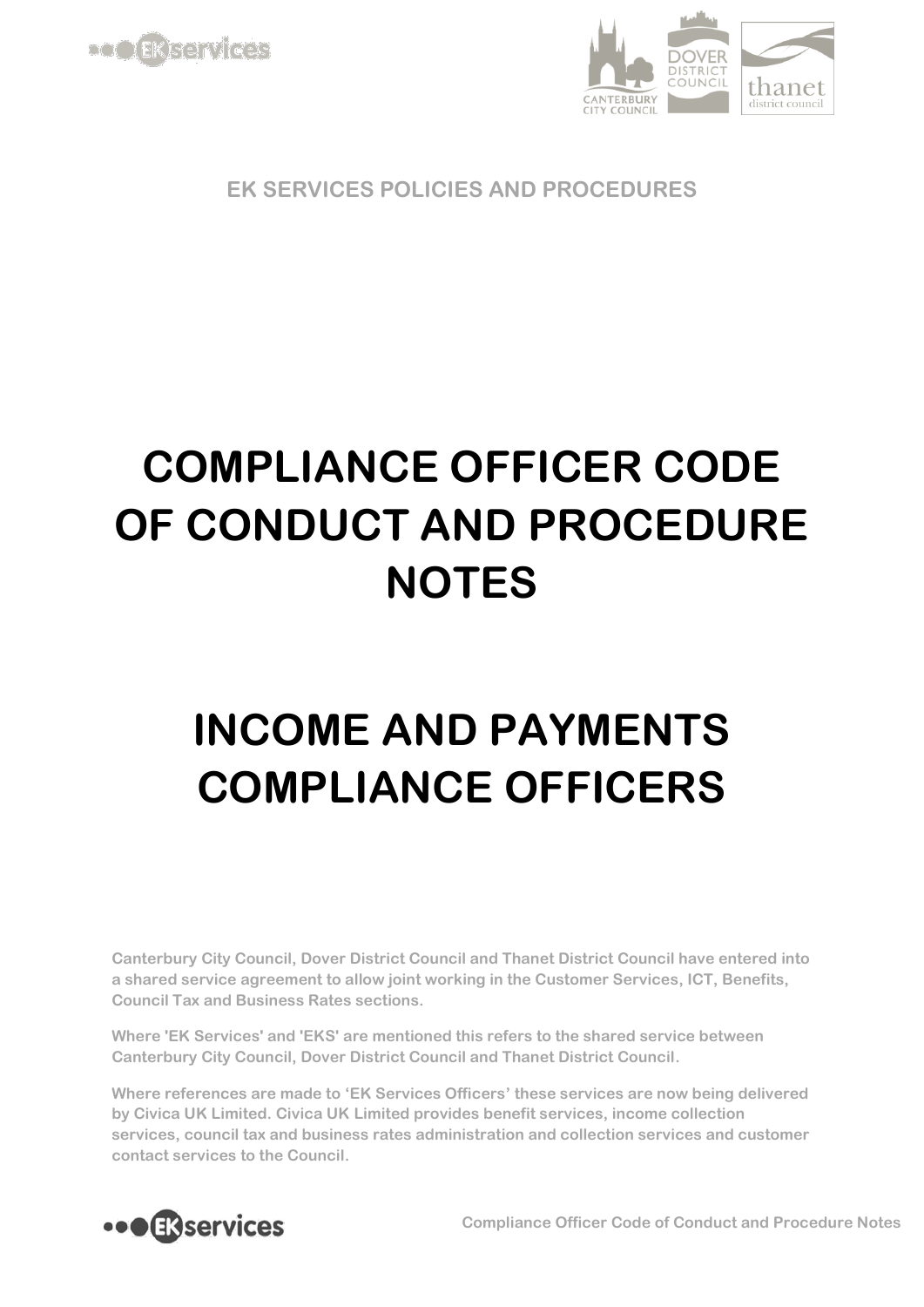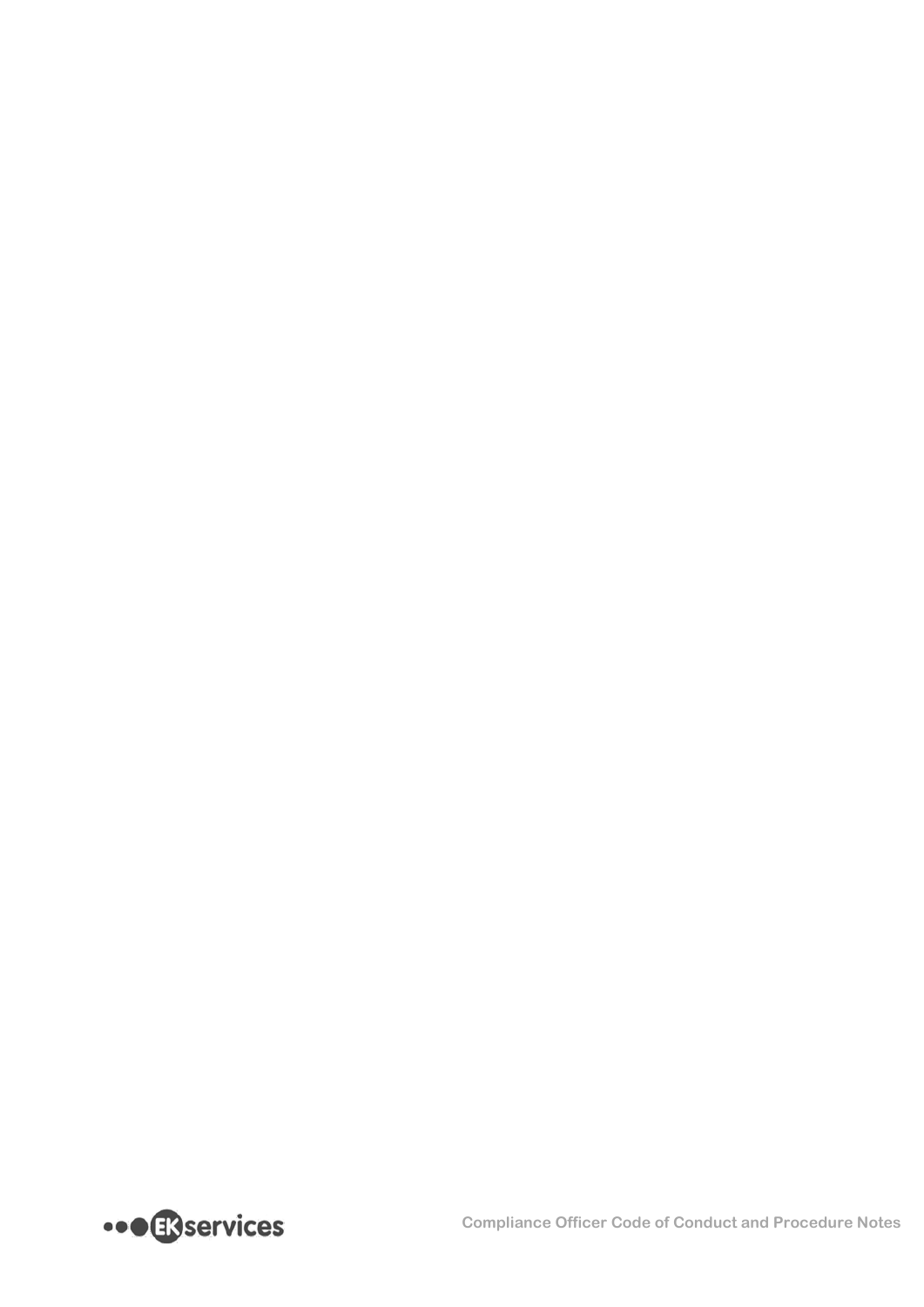#### **Introduction**

For the purposes of this Code of Conduct all Compliance Officers working within EK Services shall be referred to as CO's

All Officers are employed in positions of trust and should, at all times, act professionally, lawfully, honestly and with integrity. Any working practice which calls these criteria into doubt will seriously undermine the credibility of EK Services and its client local authorities. As a result EK Services expects its COs to fully comply with this Code of Conduct.

#### **Officer Health & Safety**

EK Services takes the safety and well-being of its staff seriously. As a result every effort must be made to ensure officer safety at all times - in particular during visits that can lead to heightened tension, threats of violence or official complaints. EK Services will provide COs with all relevant training and equipment to minimise any risks to them or the organisation, to enable them to undertake their duties to the best of their ability. Officers should note that in order for them to be effective adherence to the procedures within this code must be absolute.

### **Training**

As a minimum, COs will be expected to undertake training on Personal Safety Awareness and Conflict Management, and Safeguarding of Children. It is the responsibility of each officer to raise any training needs with their line manager. Disregard of safety practices, procedures and rules may constitute misconduct under the council's disciplinary rules and may therefore result in disciplinary action.

### **Safeguarding**

Statutory guidance on making arrangements to safeguard and promote the welfare of children under section 11 of the Children Act 2004 was published in August 2005. The guidance came into force on 1 October 2005 and sets out what is expected of District Councils. Clients of EK Services have a right to expect that EK Services will provide a level of service that meets the requirements of the Children Act 2004.

EK Services CO's are front-line staff and as such are categorised as Category B staff, under the above Act, for the purposes of Criminal Records Bureau (CRB) checking, and safeguarding. In accordance with this all COs will be subject to CRB checks. If COs have concerns for a child's safety then they must make a written record of their concerns on the 'Incident/concern' form (Appendix A of the council's Child Protection and Safeguarding Children Policy and Procedure), which is available on the council's website and intranet. They should then pass this form to their line manager or to their Lead Officer for Child Protection.

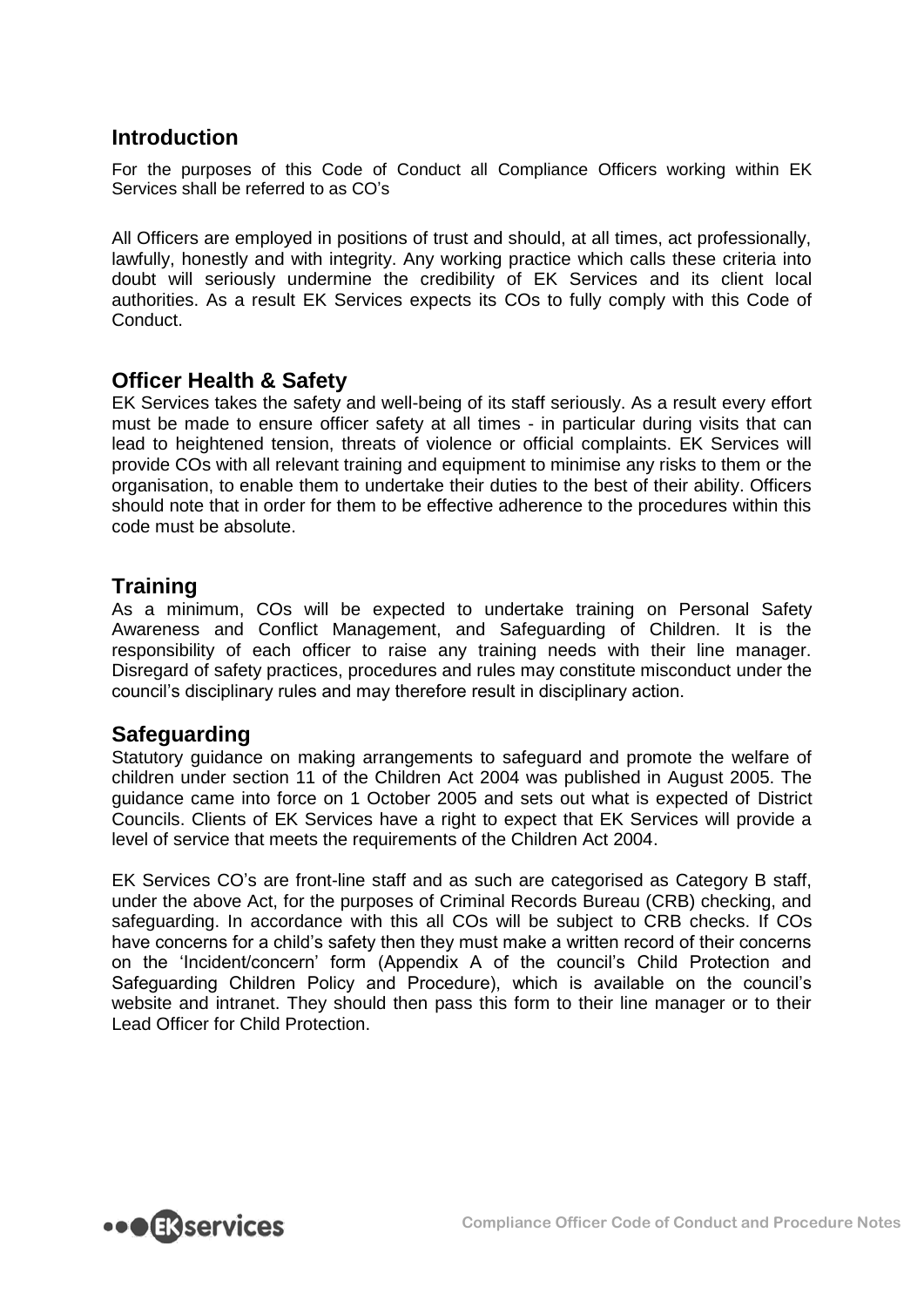### **Equipment**

EK Services will provide CO's with all the equipment they need to undertake their duties. This will include street map books (and Ordnance Survey maps where required), protective footwear, hi-visibility jackets, hard-hats, torches, personal attack alarms, first aid kits, mobile phones and any other equipment deemed necessary by the CO's line manager.

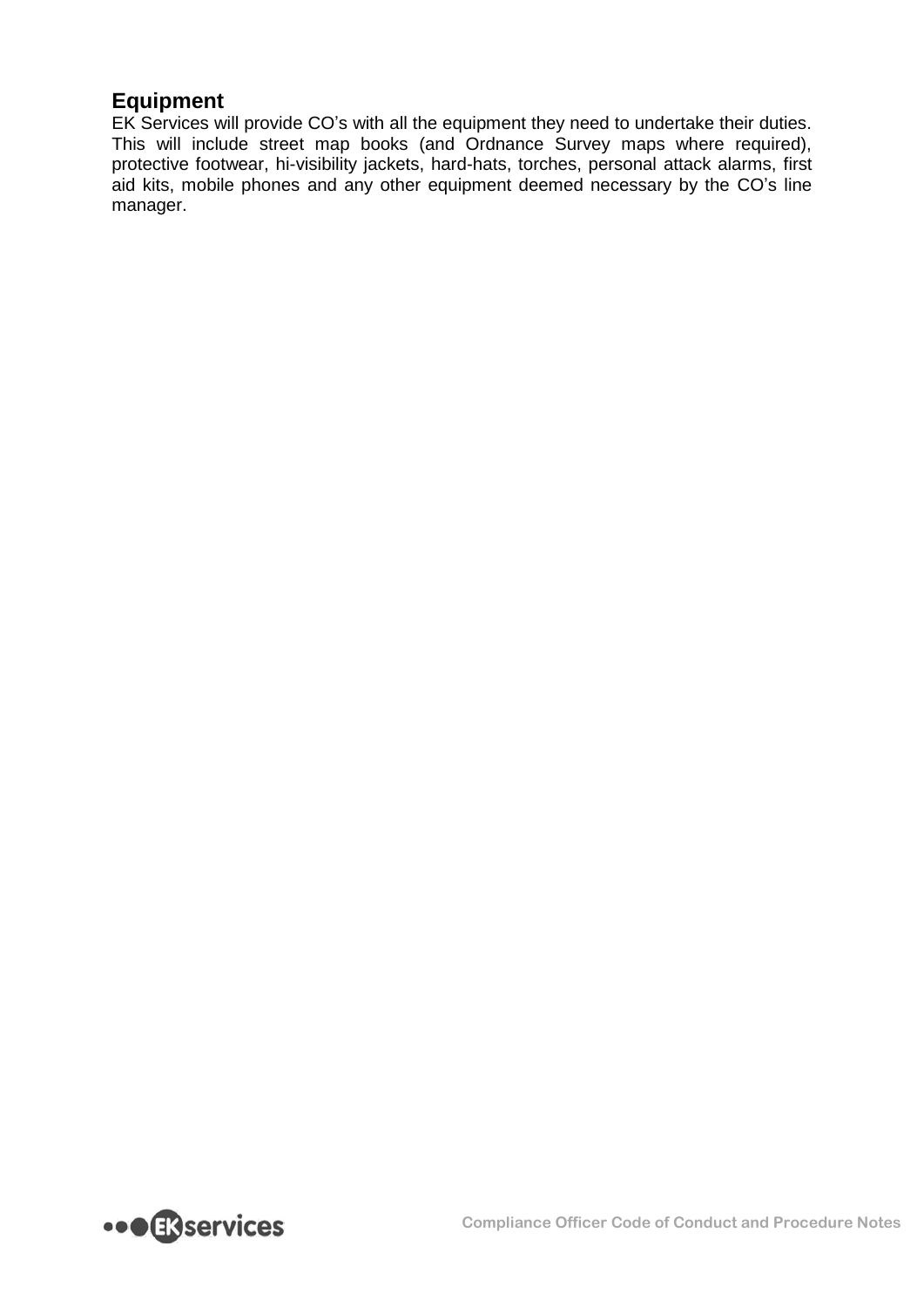## **GENERAL RULES FOR ALL COMPLIANCE OFFICERS**

- When visiting customers, staff will **always** carry identification cards and will **always** present these before entry to any premises. No officer has a right of entry to a private property without the permission of the owner. CO's should only enter premises if invited to do so by the occupier or landlord. If at any time during a visit the CO is asked to leave, they must do so immediately. A note should be made at the time (or as reasonably practicable afterwards) as to the reason why they were asked to leave. The officer should submit a report (to their line manager) of the events leading up to the customer requesting that the CO leave the property. This is so that there is a contemporaneous report of events should the customer subsequently wish to complain.
- CO's will at all times be aware of the possibility of compromising their integrity, or that of EK Services and its client councils, by carrying out unaccompanied visits. COs should seek advice from a team leader prior to carrying out unaccompanied visits in the following circumstances:
	- Visits to individuals with known mental health problems which lead them to be violent or aggressive;
	- Visits during non-daylight hours or 'out of hours' (see special procedures below);
	- Visits to hostels or accommodation providing Care in the Community;
	- Visits to individuals considered to be potentially violent.
- CO's must adopt a common-sense approach when visiting addresses where children are known to be present and/or the address is occupied by single women/men. They should be aware of the possibility of allegations of impropriety and should therefore take appropriate steps to reduce this risk. For example:
- If the door is answered by a child who invites the officer inside, entry to the premises should not be undertaken until the householder has been seen and agrees to entry. Similarly if the door is answered by any person in a state of undress/partial dress then the officer should say that they will return when it is more convenient for the customer or consider asking the customer to dress more suitably. If the officer is in any doubt as to whether it is appropriate to enter the premises then entry should not be made.
- Any instances where the above applies should be recorded on a report sheet and the appropriate computer systems when the officer returns to the office. A copy of the report should be passed to the officer's line manager.
- COs should not enter a property where it appears to them that any of the occupants are under the influence of drink or drugs. CO's must be aware of the potential for violence from persons they are visiting. They must not place

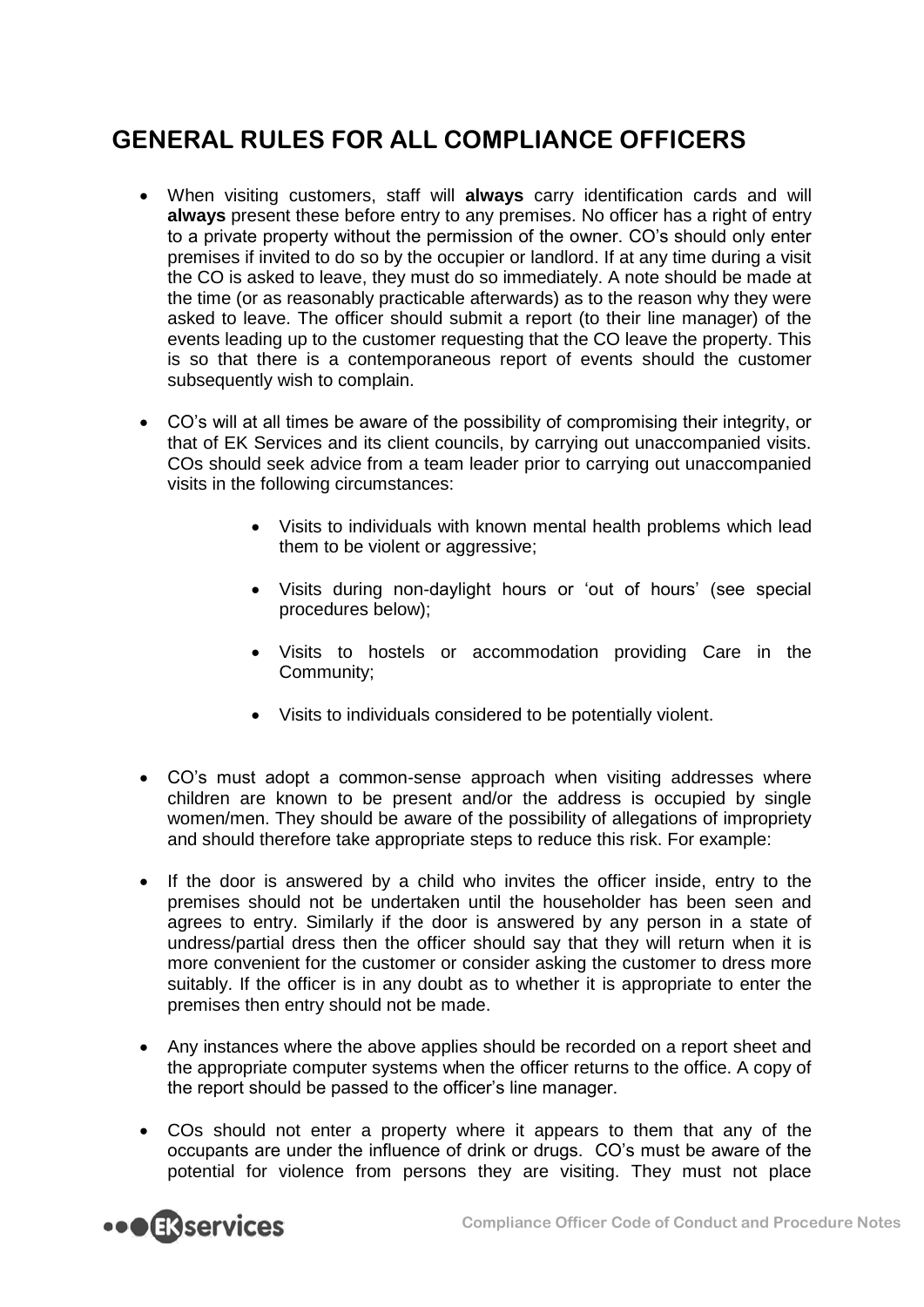themselves in a situation where there is a risk of attack. In particular, CO's should check all records to see if a person is registered as having mental health problems or known to have been potentially violent in the past, prior to any interview or visit. CO's should not carry out unaccompanied interviews or visits to anyone with known mental health problems or potentially violent individuals.

- CO's must observe their surroundings, and exit routes and be aware of any items that could be classed as dangerous. CO's must be aware of doors being locked and should try and follow the occupant, rather than allowing people to be behind them.
- If any threat of violent conduct is made against a CO then the CO must complete a report of the events leading to the threat being made, and pass this to their line manager so that details of the threat can be discussed and consideration given to completing an incident report form for inclusion on the client council's PVP list.
- CO's must not, under any circumstances, accept any food or drink whilst visiting a property.
- If a complaint is made against any officer during the visit, the officer will pass a full written report of the allegation to their line manager.
- CO's must wear work issued clothing where supplied or dress appropriately, according to the type(s) of visit being undertaken. For example, it may not be appropriate to wear a smart suit to visits, or expensive jewellery.
- All CO's must at all times ensure that they are contactable by mobile phone, whilst conducting official business on behalf of EK Services. All CO's must ensure that they contact the nominated person at the end of the working day, if they do not intend to return to the council offices.
- EK Services does not allow employees to use a mobile phone whilst driving on official business. This includes:
	- Text messaging Videophones
	- WAP functions Picture taking
	- Holding a phone between ear and shoulder
	- A passenger holding a phone to the driver's ear
	- Using any hands free kit (and blue tooth technology)
- A CO will not be considered to be driving when the vehicle is safely parked and the engine switched off.
- All CO's must at all times ensure that their whereabouts are known whilst conducting official business on behalf of the Council. CO's must enter all



.

.

.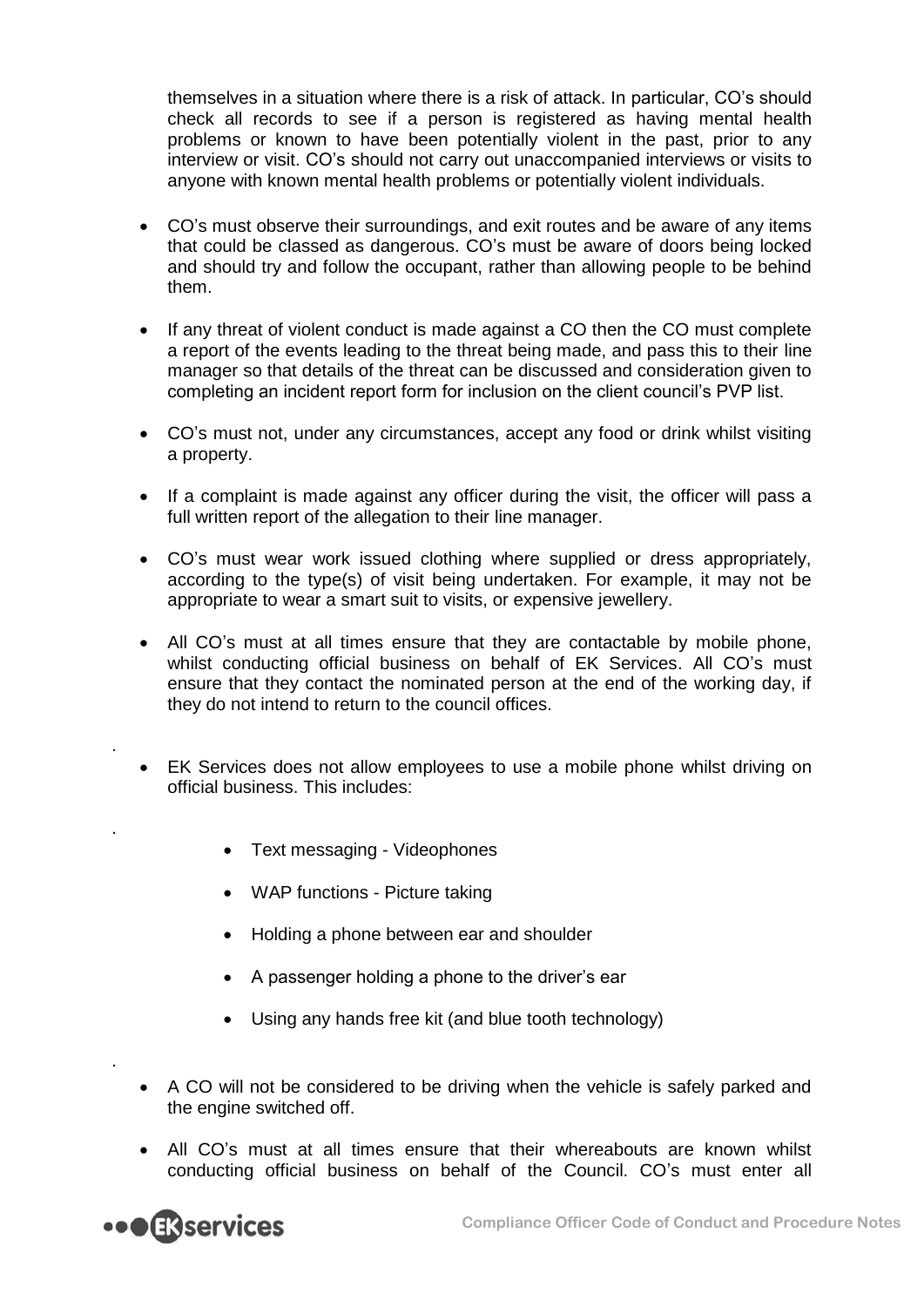intended visits to premises or individuals into the diary sheet. It must clearly indicate a start and completion time of a visit.

- COs will always be mindful of their responsibilities under the current data protection regulations, and the Human Rights Act 1998.
- COs should not visit any member of the public who is a relative or friend. If a visiting officer has been requested to visit someone who is known to them in this way they should bring the matter to the attention of their line manager.
- CO's should not accept cash from customers under any circumstances unless they are in attendance at a Council Tax or Business Rates Liability Order hearing or County Court.
- COs should never leave confidential documents relating to customers on display in their vehicle whilst the vehicle is unattended. If it is not practical to carry them they should be securely locked away in the boot of the car.
- If a CO notices any irregularity which leads them to believe a benefit claim may be fraudulent then this should be referred to the Payments Team at the earliest opportunity.

## **ADDITIONAL RULES FOR ALL COMPLIANCE OFFICERS**

All CO's will observe the following rules which are in addition to the general rules above governing all CO's conduct.

- All CO's must sign an annual 'Declaration' that prohibits them from dealing in any way with any Council Tax, Business Rates or Benefit accounts of any family, friends, or any person known to them. This is the same declaration that all staff within EK Services sign. Any breach of this will be dealt with as a disciplinary offence.
- CO's will, at all times, ensure that information held by EK Services is only disclosed in line with the current data protection regulations and the procedures concerning confidentiality.
- The 'operational' visiting procedure is detailed below. This applies to all CO's. Any CO found to have breached the above rules will be subject to the Council's disciplinary procedures.
- This document must be read in conjunction with any Health and Safety Policy, Staff Code of Conduct, Lone Working Policy, Child Protection and Safeguarding Children Policy and Procedure and Anti-Fraud and Corruption Policy.



.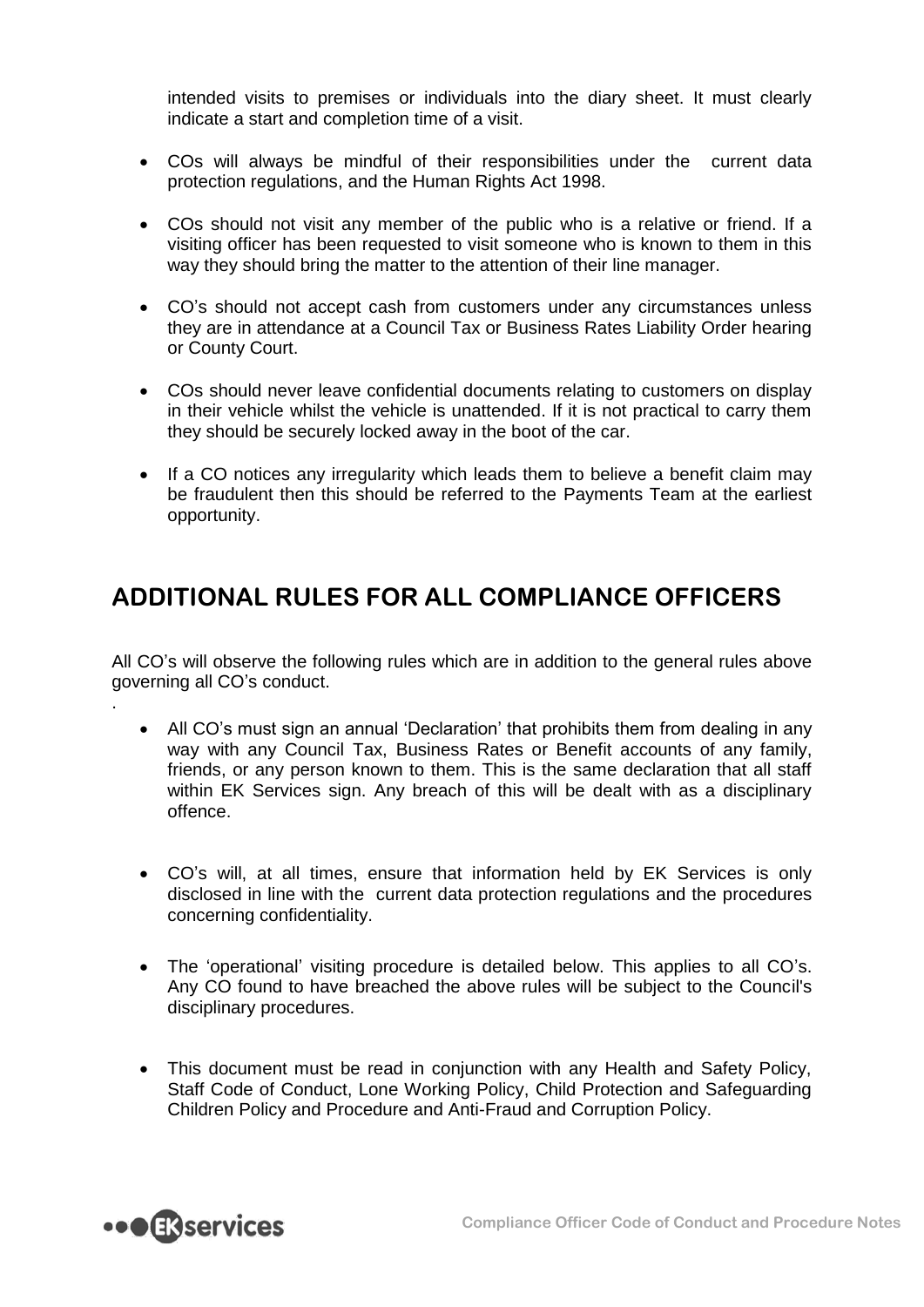## **COMPLIANCE OFFICER OPERATIONAL PROCEDURES**

The procedures outlined below are a 'checklist' for CO's and must be followed in all cases. This is to ensure of the CO's personal health and safety.

- Always leave a list of your visits (on a diary sheet) with the route you intend to take with your nominated contact.
- Always ensure that your phone is adequately charged for the anticipated usage and remember to take it with you. Keep your phone switched on and with you at all times.
- Never use your mobile phone, even hands-free, whilst driving on official duties. This is for your own Health & Safety (see notes above, under 'General rules').
- Take your personal attack alarm with you.

.

.

.

.

.

- Physically hand your ID card to the householder, state your name and tell them that you are from the relevant Council. Ask them to compare your face with the photo on your card and say they must do this before you enter the property. Clearly explain the purpose of your visit.
- Make it clear to the householder that you will not enter unless they are happy for you to do so. Tell them that you can return at a later date if the householder requests this.
- If you deviate from your intended route always telephone base office to give details of the deviation.
- Please inform base office if you go straight home after your last visit.
- Remember if you do not feel comfortable in any certain situation there is probably a good reason for this. If in doubt do not carry out the visit.